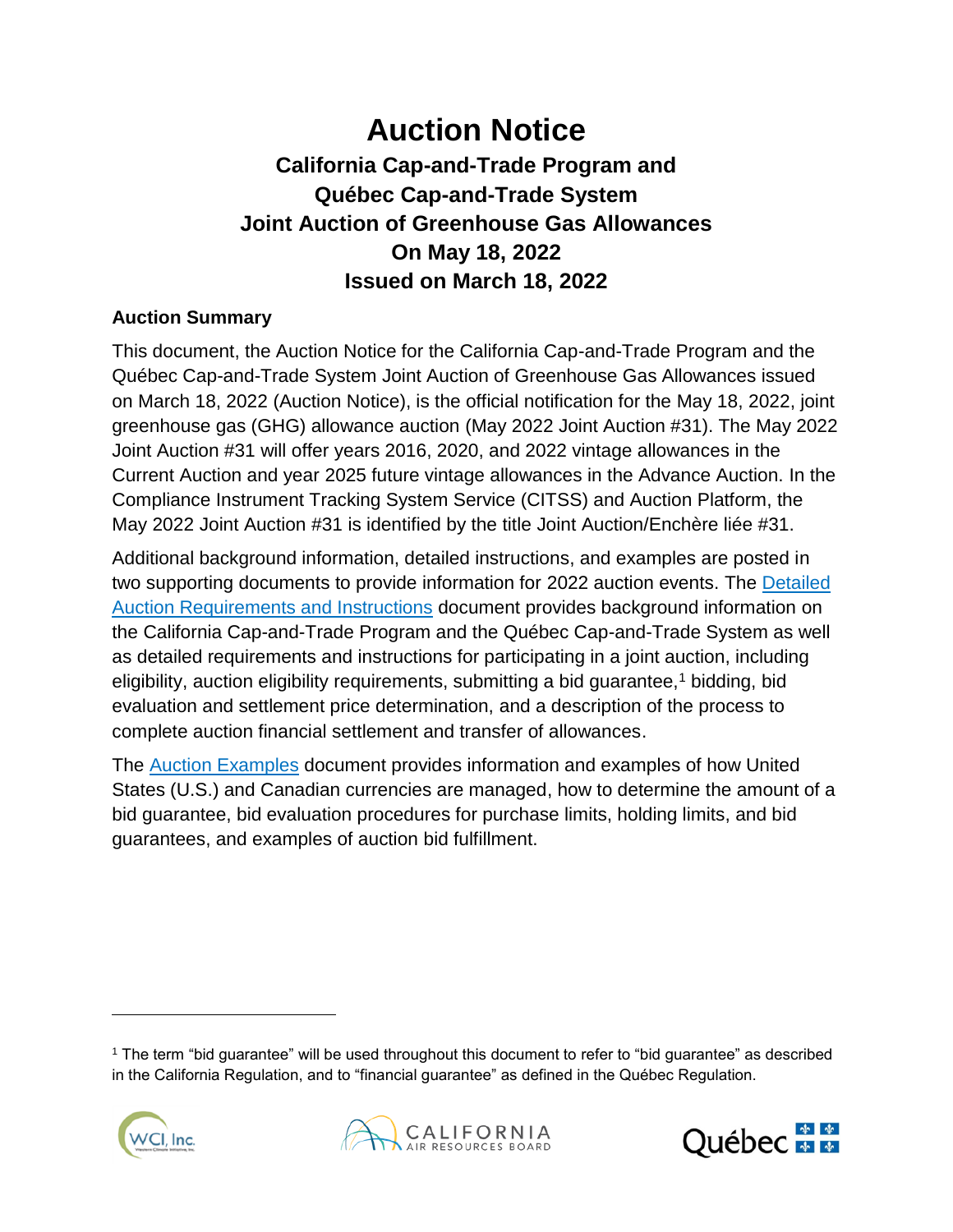#### **Date and Time of Auction**

The May 2022 Joint Auction #31 is scheduled to take place on May 18, 2022 from 10:00 AM Pacific Time (PT) / 1:00 PM Eastern Time (ET) until 1:00 PM PT / 4:00 PM ET.

The May 2022 Joint Auction #31 will be conducted at the date and time indicated above through the electronic, internet-based Auction Platform.

The [Auction Platform](https://www.wci-auction.org/) can be accessed at https://www.wci-auction.org.

# **Allowances Offered for Sale**

The auction of allowances from the current and previous budget years is known as the Current Auction. The auction of future vintage allowances is known as the Advance Auction. The Current Auction and Advance Auction will occur simultaneously at the date and time identified in this Auction Notice.

Allowances offered for sale in the May 2022 Joint Auction #31 are issued under the California Cap-and-Trade Program and the Québec Cap-and-Trade System. The number of allowances listed for the Current Auction includes California and Québec allowances and allowances consigned by California electrical distribution utilities and natural gas suppliers (consigning entities) and potentially other parties as described in the California Cap-and-Trade Regulation (California Regulation). In addition, the allowances listed for the Current Auction can include allowances that remain unsold from an undersubscribed Current Auction in prior quarters and are returned to auction after two consecutive Current Auctions have resulted in a settlement price above the Auction Reserve Price.<sup>2</sup> Additional allowances may also be made available arising out of each of the jurisdictions' regulatory provisions, including allowances with earlier vintages than the current calendar year or allowances that have no vintage, such as Early Reduction Credits issued by Québec, and allowances from the Québec Minister's reserve account. The number of allowances that will be available for sale in the Current Auction and Advance Auction are provided in [Table 1.](#page-2-0)

<sup>2</sup> For specific treatment of unsold allowances in California's program, see the [Guidance on Treatment of](https://www.arb.ca.gov/cc/capandtrade/guidance/guidance_unsold_allowances.pdf)  [Unsold Allowances](https://www.arb.ca.gov/cc/capandtrade/guidance/guidance_unsold_allowances.pdf) on the California auction webpage.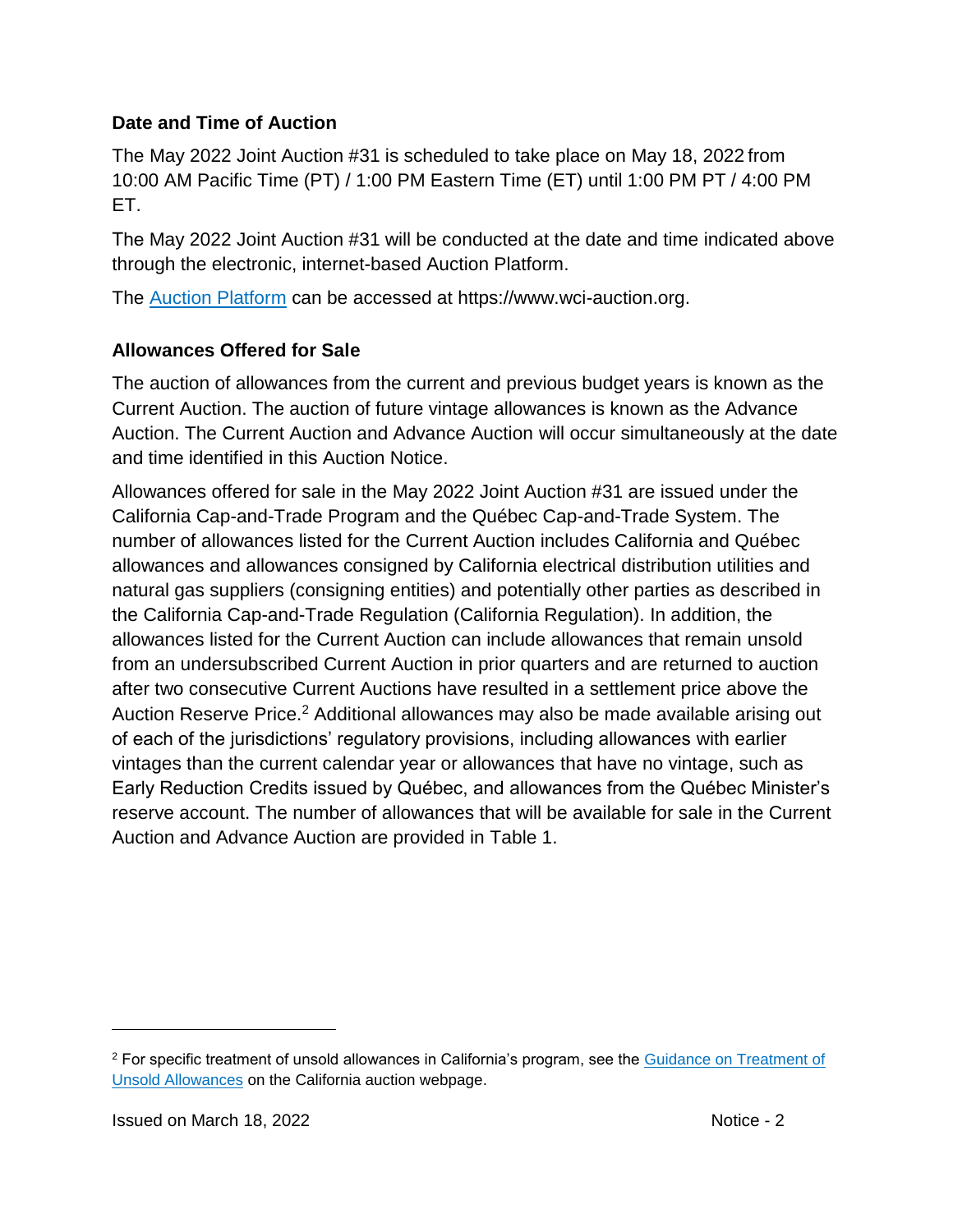<span id="page-2-0"></span>

| <b>Table 1: Allowances Offered for Sale</b> |  |
|---------------------------------------------|--|
|---------------------------------------------|--|

| <b>Auction</b>         | <b>Number of Allowances</b> |  |
|------------------------|-----------------------------|--|
| <b>Current Auction</b> | 58,331,300                  |  |
| <b>Advance Auction</b> | 7,942,750                   |  |

For the May 2022 Joint Auction #31, there will be multiple vintages offered within the Current Auction. When submitting bids for the Current Auction, all bids are placed as "Current" vintage. For allowances awarded in the Current Auction, allowances will be transferred to successful bidders according to the requirements of both the California Regulation and the Regulation respecting a cap-and-trade system for greenhouse gas emission allowances (Québec Regulation). The number of allowances offered by vintage in the Current Auction conducted in May 2022 are provided in [Table 2](#page-2-1)

<span id="page-2-1"></span>

| Table 2: Current Auction Allowances Offered for Sale by Vintage |  |  |  |  |  |
|-----------------------------------------------------------------|--|--|--|--|--|
|-----------------------------------------------------------------|--|--|--|--|--|

| <b>Vintage Year</b>                 | <b>Number of Allowances</b> |
|-------------------------------------|-----------------------------|
| 2016                                | 71                          |
| 2020                                | 1,278,608                   |
| 2022                                | 57,052,621                  |
| <b>Total Current Auction Budget</b> | 58,331,300                  |

#### **Annual Auction Reserve Prices**

The Annual Auction Reserve Prices<sup>3</sup> refer to the minimum prices set and released annually by each jurisdiction in accordance with Section 95911 of the California Regulation and Article 49 of the Québec Regulation. The respective Annual Auction Reserve Prices for California (CA) and Québec (QC) will be used to determine the Auction Reserve Price for each joint auction, the day prior to the joint auction event.

The Annual Auction Reserve Prices for CA and QC are provided in [Table 3.](#page-3-0) The CA Annual Auction Reserve Price is presented in United States Dollars (USD). The QC Annual Auction Reserve Price is presented in Canadian Dollars (CAD). The Auction

<sup>&</sup>lt;sup>3</sup> The term "Annual Auction Reserve Price" will be used throughout this document to refer to the "minimum price" as defined in the Québec Regulation.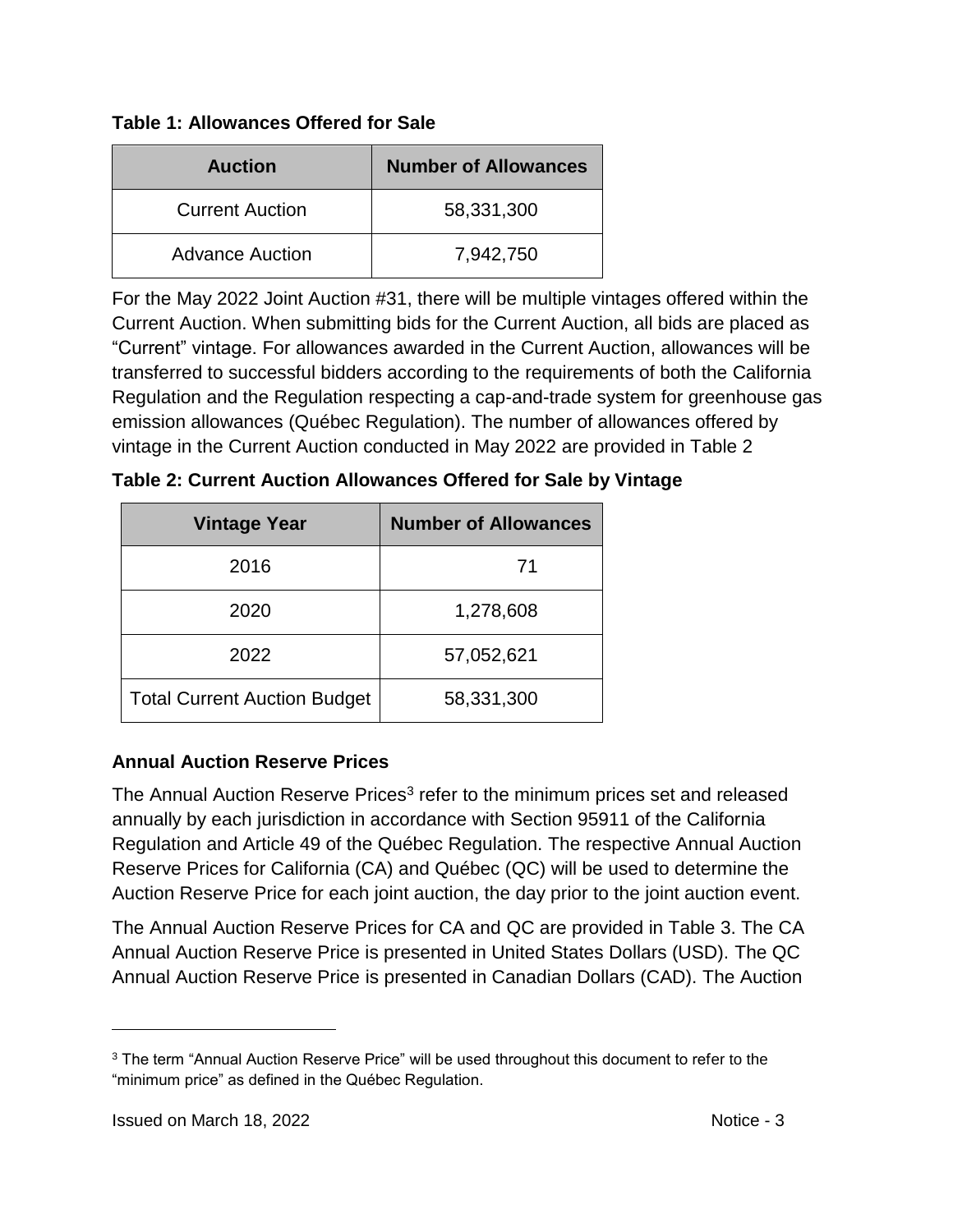Reserve Price will be determined as the higher of the Annual Auction Reserve Prices established in U.S. and Canadian dollars after applying the established Auction Exchange Rate (USD to CAD FX Rate).

The Auction Exchange Rate (USD to CAD FX Rate) in effect the day of a joint auction and for financial settlement by qualified bidders will be determined the business day prior to each joint auction as the most recently available daily average exchange rate for U.S. and Canadian dollars as published by the Bank of Canada, and will be displayed in the Auction Platform.

This Auction Exchange Rate (USD to CAD FX Rate) and Auction Reserve Price are required for joint auction currency management and are described in further detail in the [Detailed Auction Requirements and Instructions](https://environnement.gouv.qc.ca/changements/carbone/ventes-encheres/exigences-instructions-detaillees-en.pdf) document.

| <b>Auction</b>         | <b>CA Annual</b><br><b>Auction Reserve</b><br><b>Price</b><br>(USD) | <b>QC Annual</b><br><b>Auction Reserve</b><br><b>Price</b><br>(CAD) |
|------------------------|---------------------------------------------------------------------|---------------------------------------------------------------------|
| <b>Current Auction</b> | \$19.70                                                             | \$18.69                                                             |
| <b>Advance Auction</b> | \$19.70                                                             | \$18.69                                                             |

#### <span id="page-3-0"></span>**Table 3: 2022 Annual Auction Reserve Prices**

# **Auction Eligibility**

All entities eligible to participate in an auction under the California Cap-and-Trade Program or Québec Cap-and-Trade System are eligible to participate in a joint auction. California covered entities, opt-in covered entities, and voluntarily associated entities (CA entities) are eligible to participate in a joint auction. Québec emitters and participants (QC entities) are eligible to participate in a joint auction.

An entity<sup>4</sup> must be registered under the California Cap-and-Trade Program or Québec Cap-and-Trade System and have a CITSS General Holding Account that has not been

<sup>4</sup> The term "entity" refers to the companies and individuals registered under the respective cap-and-trade programs of California and Québec. Under Québec's cap-and-trade program, entities are known as emitters and participants.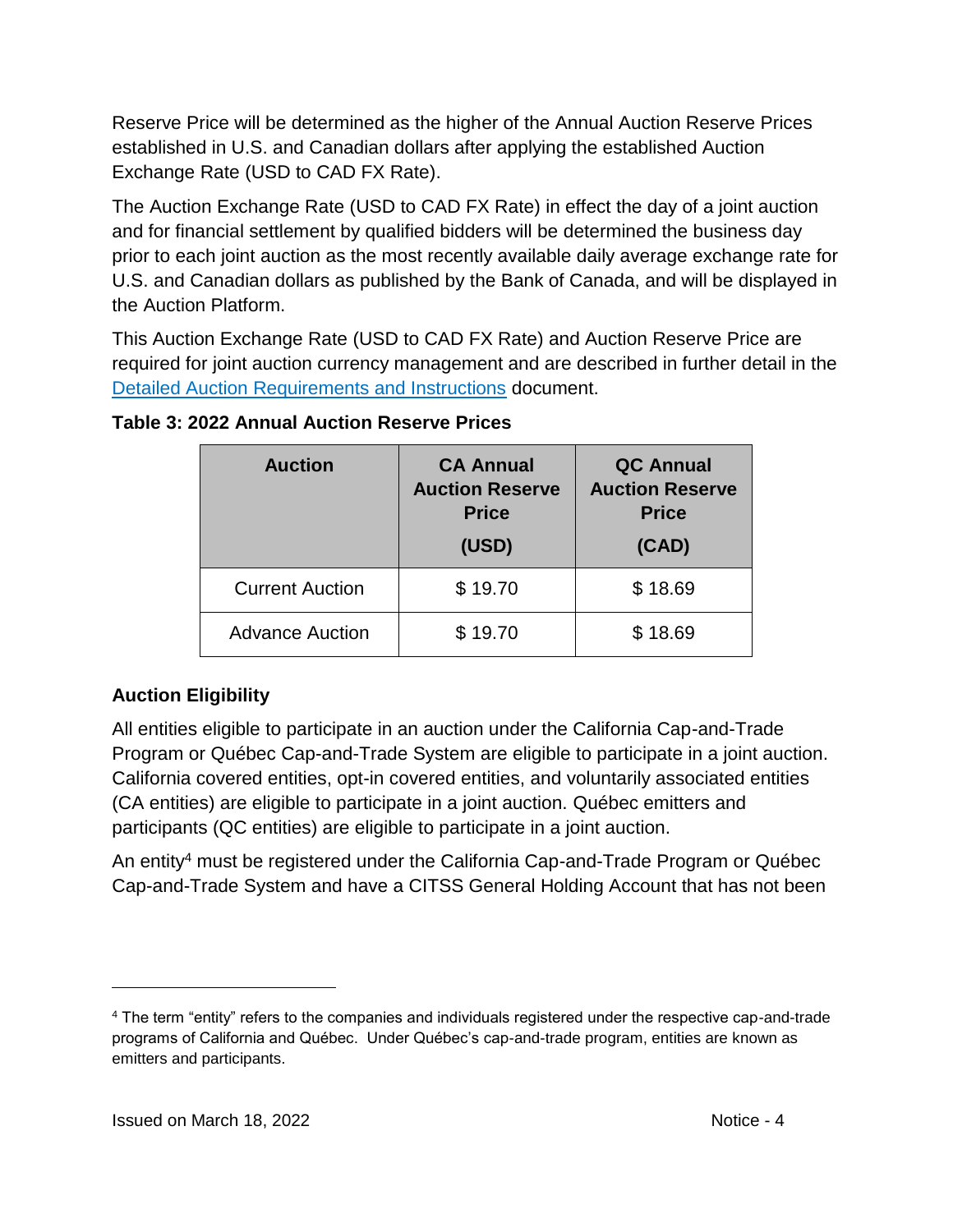suspended or revoked<sup>5</sup> to be eligible for approval to participate in an auction.

# **Auction Application Submittal**

An entity is required to submit an auction application in CITSS at least 30 days prior to an auction in which it intends to participate.<sup>6</sup> [CITSS](https://www.wci-citss.org/) can be accessed at https://www.wci-citss.org. Information submitted in the auction application process in CITSS includes the following:

- a) Confirmation of the auction event in which the participant intends to bid
- b) Information on the form(s) of bid guarantee, currency, and return instructions
- c) Completion of an Attestation

After entering the information listed above, auction applications are then confirmed and submitted in CITSS.

Auction eligibility information also includes information submitted in the process of obtaining a CITSS account:

- a) Corporate identity, ownership, and capital structure of the applicant
- b) The existence of any direct or indirect corporate associations
- c) An allocation of the purchase limit and holding limit among associated entities, if applicable

Auction eligibility is described in further detail in the [Detailed Auction Requirements and](https://environnement.gouv.qc.ca/changements/carbone/ventes-encheres/exigences-instructions-detaillees-en.pdf)  [Instructions](https://environnement.gouv.qc.ca/changements/carbone/ventes-encheres/exigences-instructions-detaillees-en.pdf) document.

# **Auction Schedule**

 $\overline{a}$ 

[Table 4](#page-5-0) presents the current schedule for activities associated with the May 2022 Joint Auction #31 (Auction Schedule). Any changes to the Auction Schedule will be communicated through an updated Auction Notice and by email to the Primary Account Representative (PAR) and Alternative Account Representatives (AARs) of California and Québec registered entities that have been qualified bidders in past events or that have submitted an event application to an upcoming event.

<sup>5</sup> The account must not be revoked or suspended in accordance with Sections 95814(a), 95832(f)(4), 95835(c)(2), 95921(g)(3), or 96011 of the California Regulation and Section 46 of the Québec Regulation. A revoked account has a status of "Closed" in CITSS.

<sup>&</sup>lt;sup>6</sup> For CA Entities, an auction application is submitted to provide an entity's notice of intent to bid pursuant to Section 95912(e) of the California Regulation.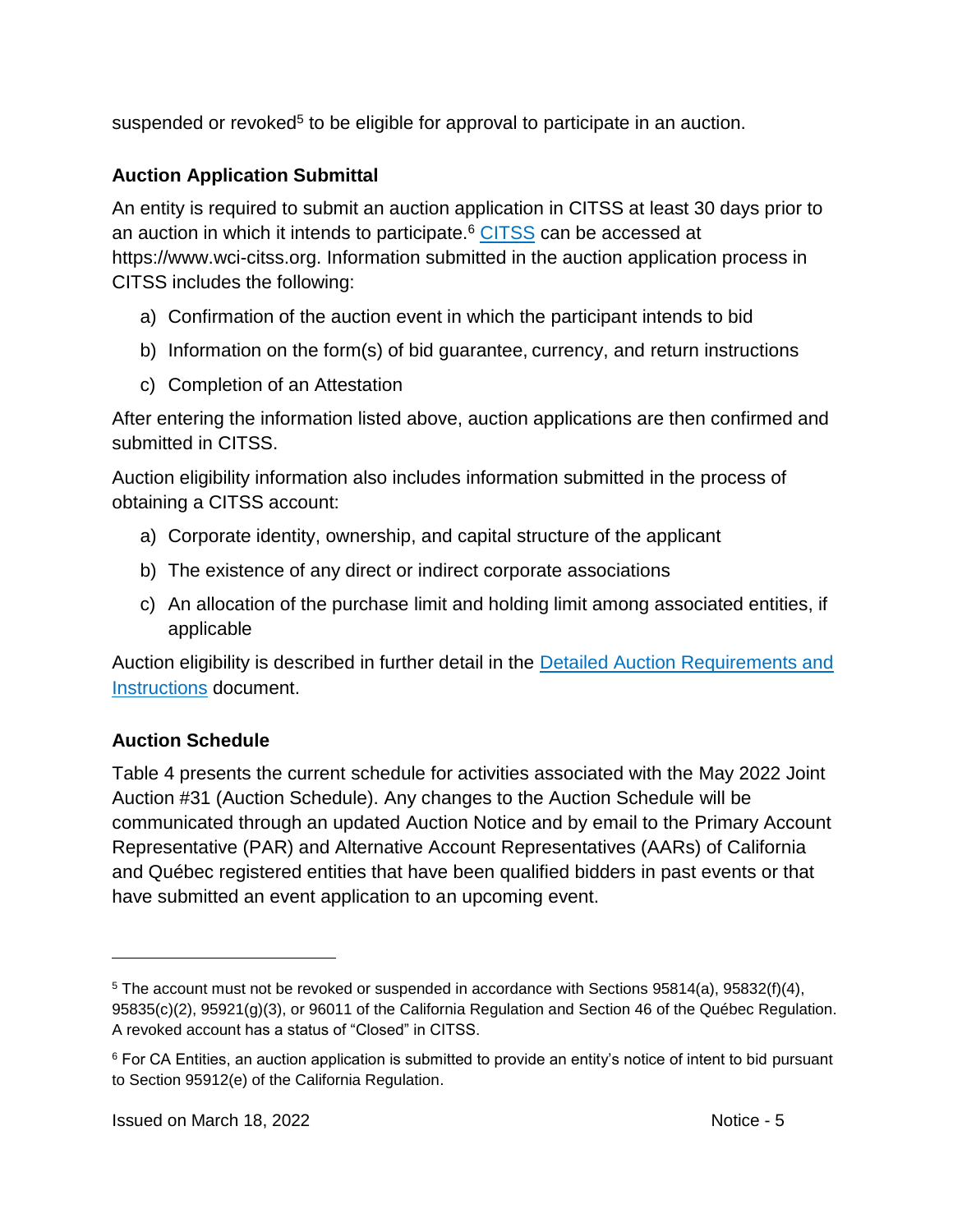#### <span id="page-5-0"></span>**Table 4: Auction Schedule**

| <b>Activities</b>                                   | <b>Due Date</b> | Time - Pacific Time (PT) / |
|-----------------------------------------------------|-----------------|----------------------------|
|                                                     |                 | <b>Eastern Time (ET)</b>   |
| Auction Notice released/                            | Friday,         | 12:00 PM (Noon) PT /       |
| Auction application period opens                    | March 18, 2022  | 3:00 PM ET                 |
| Deadline for entities intending to                  | Friday,         |                            |
| participate in the joint auction to                 | April 8, 2022   |                            |
| submit entity information changes                   |                 |                            |
| and related entity disclosures*                     |                 |                            |
| Auction application period closes                   | Tuesday,        | 8:59 PM PT /               |
|                                                     | April 19, 2022  | 11:59 PM ET                |
| All bid guarantees due to Financial                 | Friday,         | No later than 3:00 PM PT / |
| <b>Services Administrator</b>                       | May 6, 2022     | 6:00 PM ET                 |
| Auction participants approved and                   | Monday,         |                            |
| <b>PAR and AARs notified</b>                        | May 16, 2022    |                            |
| Auction Exchange Rate and                           | Tuesday,        |                            |
| <b>Auction Reserve Price Posted to</b>              | May 17, 2022    |                            |
| <b>Auction Platform</b>                             |                 |                            |
| <b>Auction held</b>                                 | Wednesday,      | Bidding window open from   |
|                                                     | May 18, 2022    | 10:00 AM - 1:00 PM PT /    |
|                                                     |                 | 1:00 PM $-$ 4:00 PM ET     |
| <b>Joint Auction Summary Results</b>                | Thursday,       | 12:00 PM (Noon) PT /       |
| Report released                                     | May 26, 2022    | 3:00 PM ET                 |
| <b>Auction Certified / Auction results</b>          | Thursday,       | 12:00 PM (Noon) PT /       |
| available to qualified bidders                      | May 26, 2022    | 3:00 PM ET                 |
| Financial settlement in cash due to                 | Friday,         | No later than 3:00 PM PT / |
| <b>Financial Services Administrator</b>             | June 3, 2022    | 6:00 PM ET                 |
| Distribution of auction proceeds                    | Thursday,       |                            |
| completion<br>Transfer of allowances into CITSS     | June 16, 2022   |                            |
|                                                     | Thursday,       |                            |
| <b>Accounts</b><br>California and Québec Post-Joint | June 16, 2022   |                            |
|                                                     | Thursday,       |                            |
| <b>Auction Public Proceeds Reports</b><br>released  | June 16, 2022   |                            |
| Earliest date for bid guarantee                     | Monday,         |                            |
| expiration                                          | June 13, 2022   |                            |
|                                                     | (26 days after  |                            |
|                                                     | auction)        |                            |
|                                                     |                 |                            |

\*The Detailed Auction Requirements and Instructions document describes relevant changes and disclosures.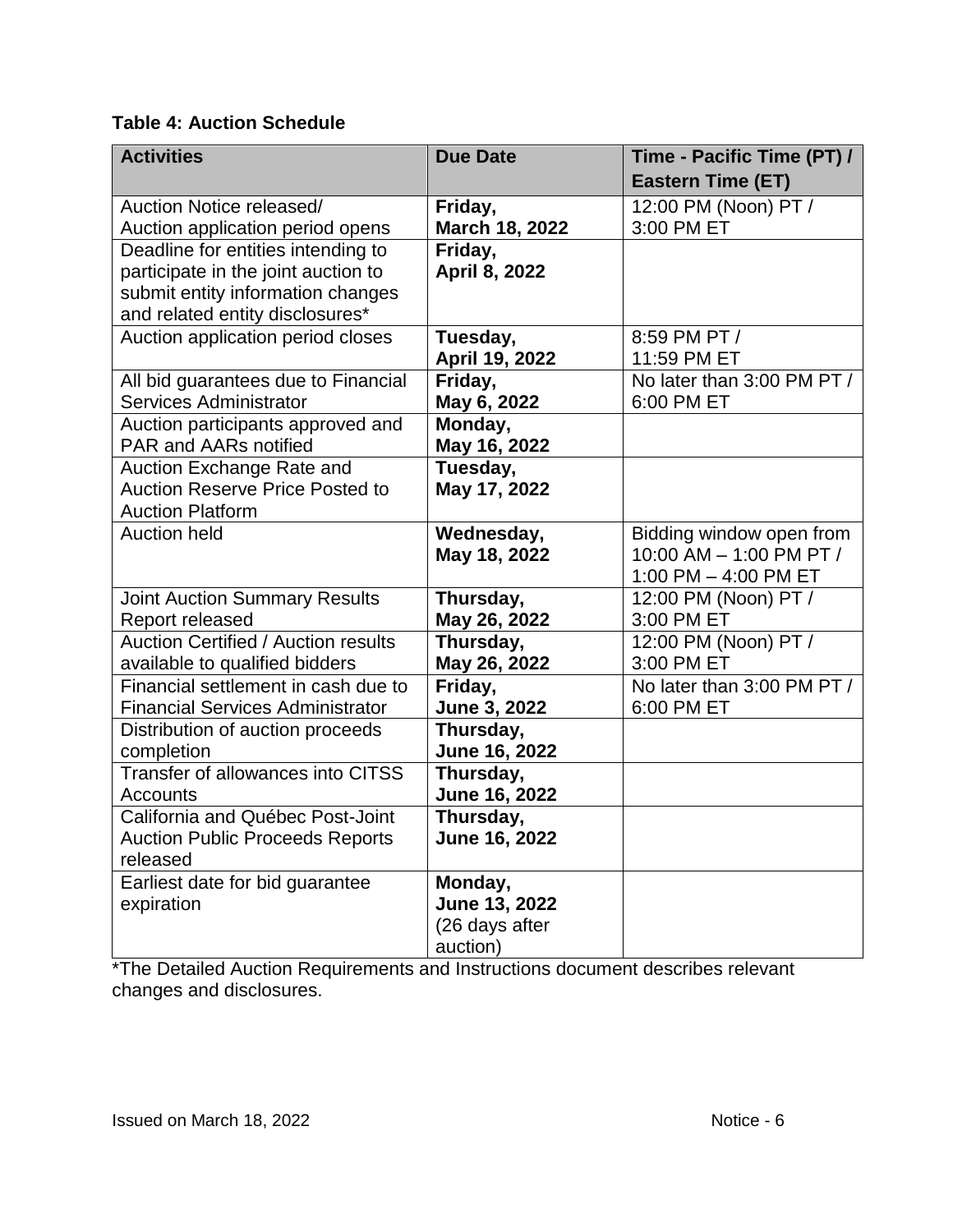#### **Procedures for Conducting the Auction**

Each quarterly joint auction will be conducted through the electronic, internet-based Auction Platform that bidders use to submit bids in a single-round, sealed-bid auction format.

As described above, each entity must submit an auction application in CITSS. Financial Services Delivery Instructions will be available from CITSS, and all final bid guarantees must be received by the Financial Services Administrator by no later than the date and time listed in the Auction Schedule. The Jurisdictions will approve or reject applicants to participate in an auction within two (2) business days of the scheduled auction date.

Procedures for conducting the auction are described in further detail in the [Detailed](https://environnement.gouv.qc.ca/changements/carbone/ventes-encheres/exigences-instructions-detaillees-en.pdf)  [Auction Requirements and Instructions](https://environnement.gouv.qc.ca/changements/carbone/ventes-encheres/exigences-instructions-detaillees-en.pdf) document with specific examples provided in the [Auction Examples](https://environnement.gouv.qc.ca/changements/carbone/ventes-encheres/Exemples-calculs-en.pdf) document.

# **Form and Manner for Submitting Bids**

Auction participants will be able to submit bids manually and upload bid schedules in a pre-defined Excel template in the Auction Platform during the bidding window. Bid quantities can only be submitted in multiples of 1,000 allowances, i.e. 1 bid lot equals 1,000 allowances. Bids for both the Current Auction and the Advance Auction will be accepted during the same scheduled 3-hour bidding window. The form and manner for submitting bids are described in further detail in the **Detailed Auction Requirements and** [Instructions](https://environnement.gouv.qc.ca/changements/carbone/ventes-encheres/exigences-instructions-detaillees-en.pdf) document with specific examples provided in the [Auction Examples](https://environnement.gouv.qc.ca/changements/carbone/ventes-encheres/Exemples-calculs-en.pdf) document.

# **Auction Participant Training Materials**

An [Auction Participant Training](https://ww3.arb.ca.gov/cc/capandtrade/auction/trainingpresentation.pdf) presentation for CA entities is available on the California Air Resources Board (CARB) [Auction Information](https://ww3.arb.ca.gov/cc/capandtrade/auction/auction.htm) webpage. An [Auction Participant](http://environnement.gouv.qc.ca/changements/carbone/Webinaire/formation-participants-vente-conjointe.pdf)  [Training](http://environnement.gouv.qc.ca/changements/carbone/Webinaire/formation-participants-vente-conjointe.pdf) presentation for QC entities is available in French on the Québec ministère de l'Environnement et de la Lutte contre les changements climatiques<sup>7</sup> (MELCC) Carbon [Market](http://www.environnement.gouv.qc.ca/changementsclimatiques/marche-carbone_en.asp) webpage. Each presentation includes information on regulatory requirements for auction eligibility, the auction application process, bid guarantee submission, bid submission, settlement price determination, and financial settlement processes for auctions.

Training materials are also available from the Auction Platform, and include a calendar of upcoming activities, Frequently Asked Questions (FAQs), the Auction Participant

<sup>7</sup> Ministry of the Environment and the Fight against Climate Change.